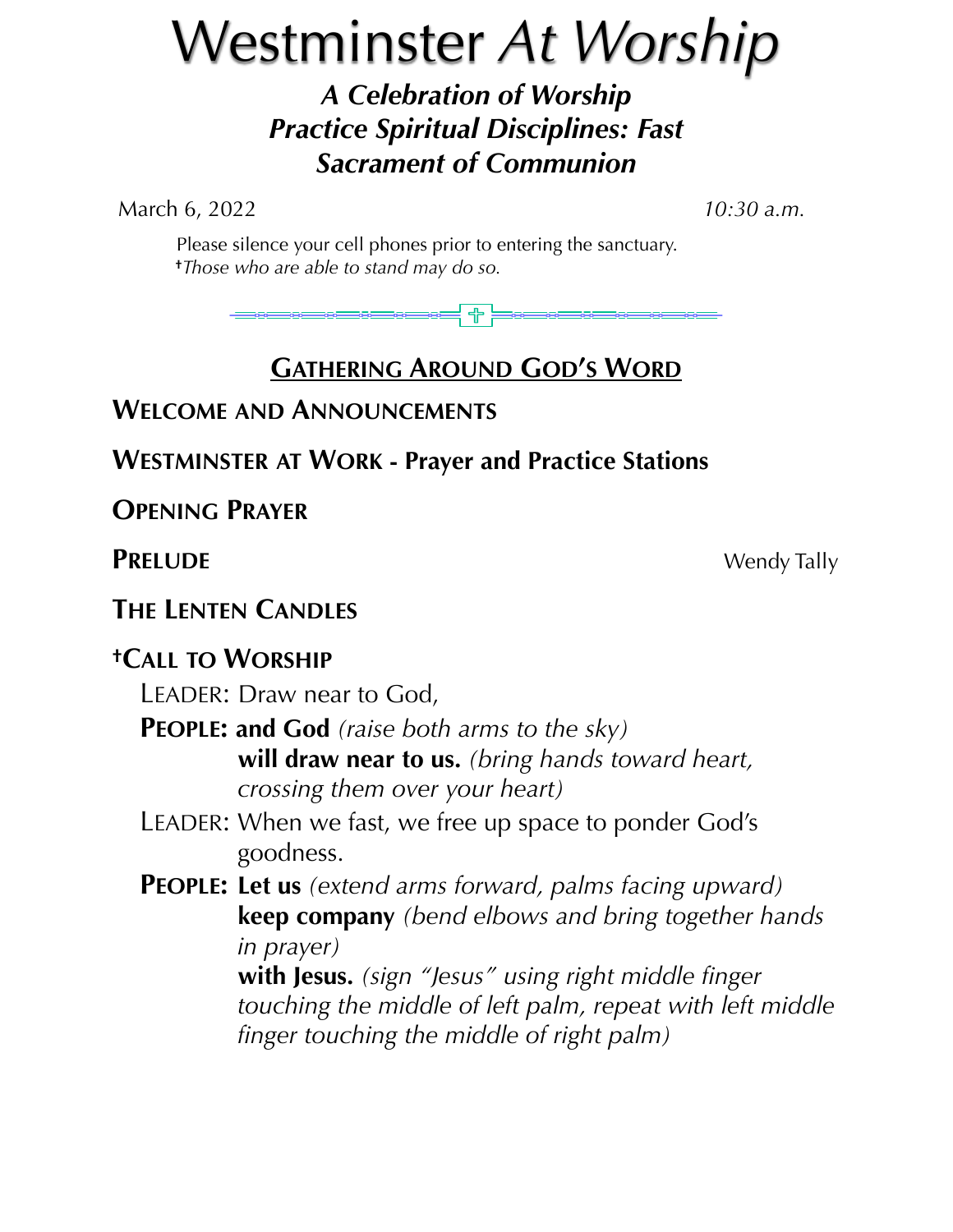#### **†OPENING HYMN** #419

*"My Faith Looks Up to Thee"* OLIVET vs. 1,3,4

*My faith looks up to thee, thou Lamb of Calvary, Savior divine! Now hear me while I pray, take all my guilt away; O let me from this day be wholly thine!*

*While life's dark maze I tread, and grief's around me spread, be thou my guide; bid darkness turn to day, wipe sorrow's tears away, nor let me ever stray from thee aside.*

*When ends life's transient dream, when death's cold, sullen stream shall o'er me roll; blest Savior, then, in love, fear and distrust remove; O bear me safe above, a ransomed soul!*

## **CALL TO CONFESSION**

#### **UNISON PRAYER OF CONFESSION**

- **Merciful God, we confess that we have been a rebellious people. We have broken your covenant, and we have tolerated injustice in our land. We have not shared our food with the hungry, we have not sheltered the homeless, and we have not aided the destitute.**
- **We quarrel and fight among ourselves, and we use religion to cover our deceit. We have become a mockery of our heritage; the world looks at us and asks, Where is their God?**

**Forgive us, O God. Subdue our rebellious hearts and restore in us the light of salvation; through Jesus Christ, our Lord.**

**Amen.**

**— A Time of Silent Confession —**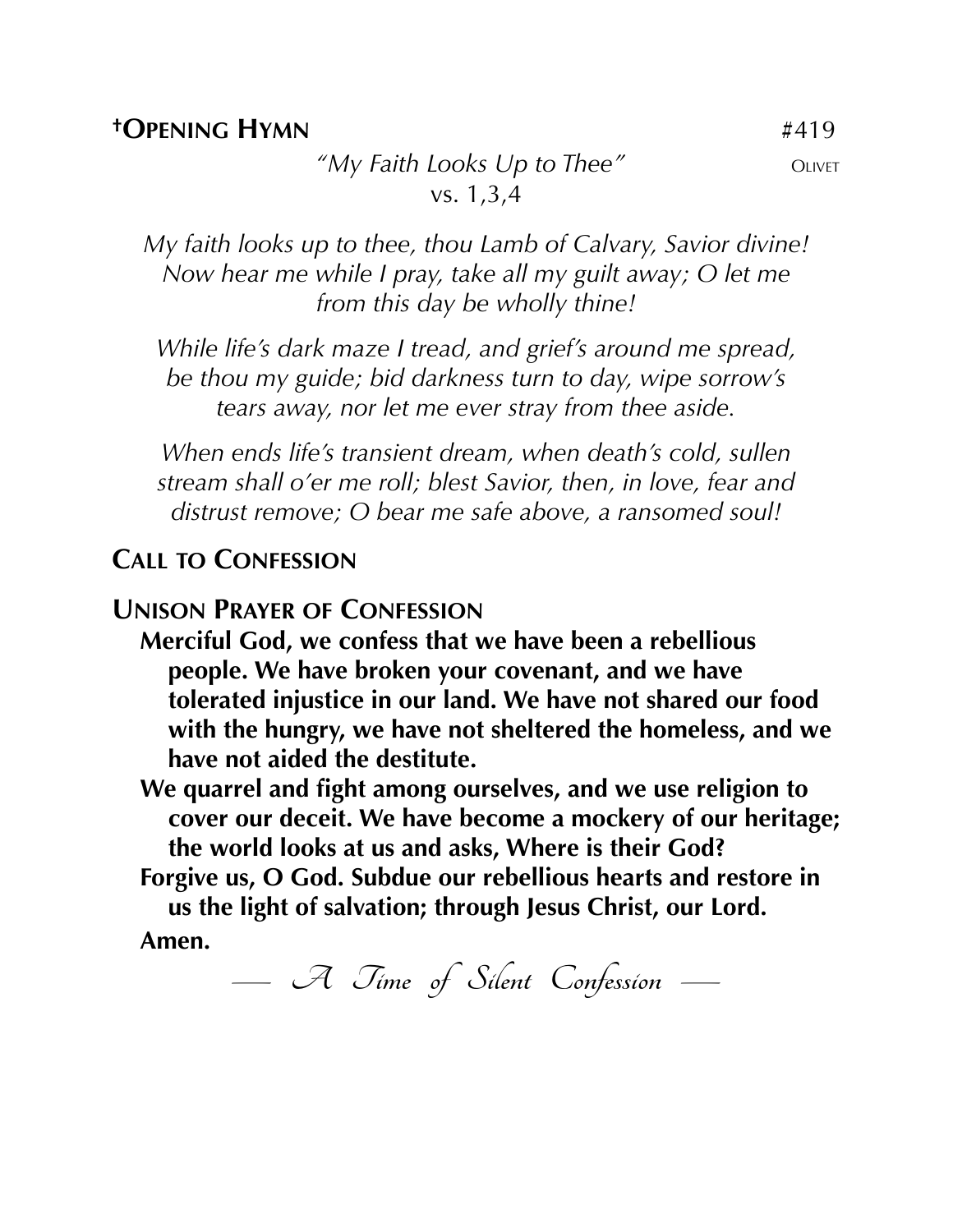# **DECLARATION OF FORGIVENESS**

In the name of Jesus Christ, know that you are forgiven and rejoice.

**Thanks be to God.**

**†SHARING GOD'S PEACE** The peace of Christ be with you. **And also with you.**

## **PROCLAIMING GOD'S WORD**

# **PRAYER OF ILLUMINATION READINGS FROM THE SCRIPTURES**

# **Gospel Lesson Matthew 4:1-4; 6:16-18**

# **Hebrew Lesson Isaiah 58:1-12**

# **SERMON**

 *"From What Shall We Fast?"* Rev. Jamie Milton

Spiritual Discipline: Fast

Here are some practices you might try:

- Fasting from a food item you are fond of (if you have no history of eating disorders)
- Fasting from a form of media you spend a lot of time on
- Fasting from shopping or eating out
- Experimenting with a new form of prayer when you fast
- Finding a partner to fast with: plan together and compare notes
- Fasting with a small group or family group

# **OFFERING OURSELVES AND OUR GIFTS TO GOD**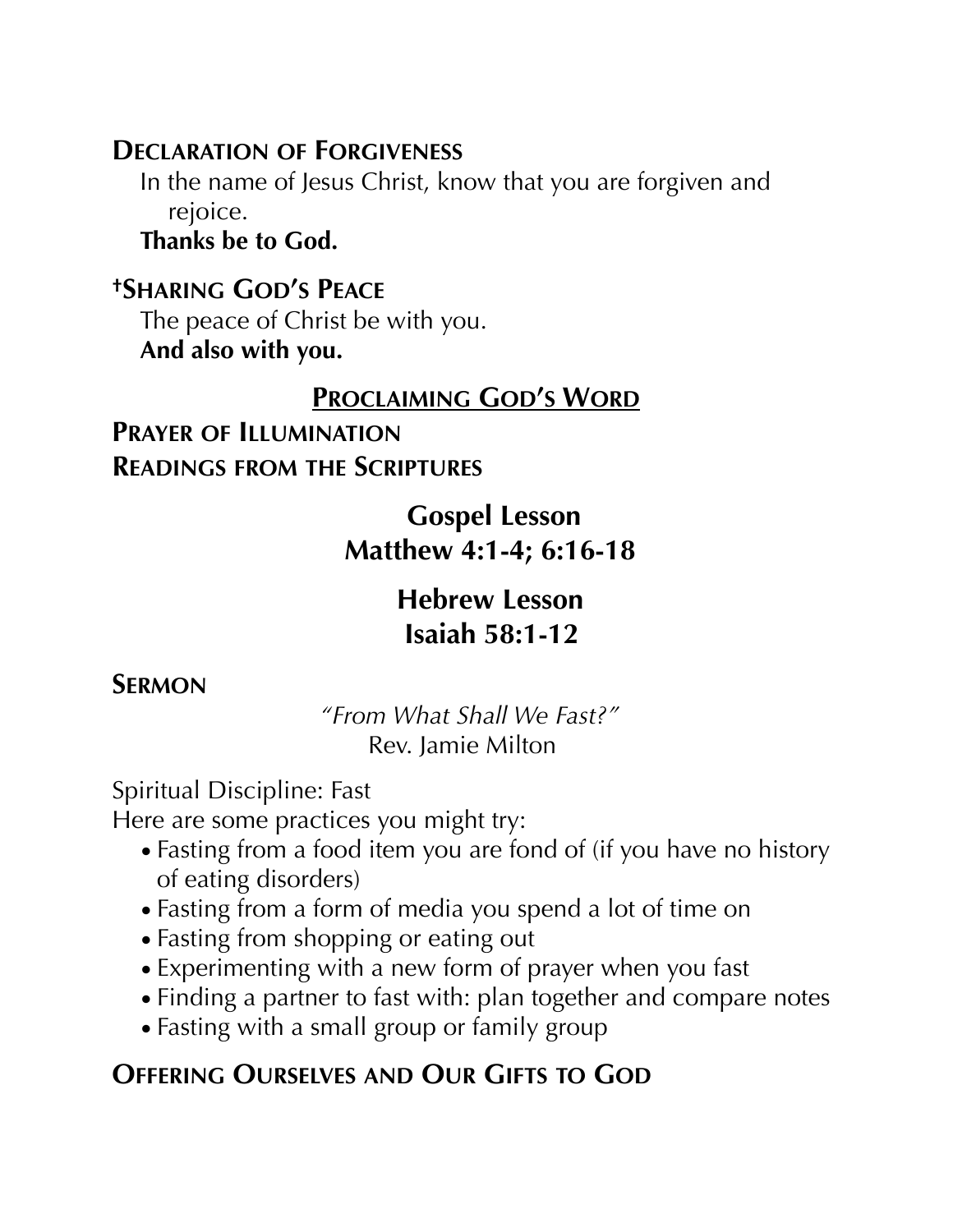### **OFFERTORY** ALTHOUSE

*"My Savior and My God"* Chancel Choir

#### **†DOXOLOGY**

*Praise God, from whom all blessing flow; Praise Him, all creatures here below; Praise Him above, ye heavenly host; Praise Father, Son, and Holy Ghost. Amen.*

## **†UNISON PRAYER OF DEDICATION**

**Holy God, with these gifts we thank you for the imperishable treasure of eternal life and dedicate the work of our hands to the ministry of Jesus Christ, in whose name we pray. Amen.**

### **†AFFIRMATION OF FAITH** Nicene Creed

Let us pray together:

**We believe in one God, the Father, the Almighty, maker of heaven and earth, of all that is, seen and unseen.**

**We believe in one Lord, Jesus Christ, the only Son of God, eternally begotten of the Father, God from God, light from light, true God from true God, begotten, not made, of one Being with the Father; through him all things were made. For us and for our salvation he came down from heaven, was incarnate of the Holy Spirit and the Virgin Mary and became truly human. For our sake he was crucified under Pontius Pilate; he suffered death and was buried. On the third day he rose again in accordance with the Scriptures; he ascended into heaven and is seated at the right hand of the Father. He will come again in glory**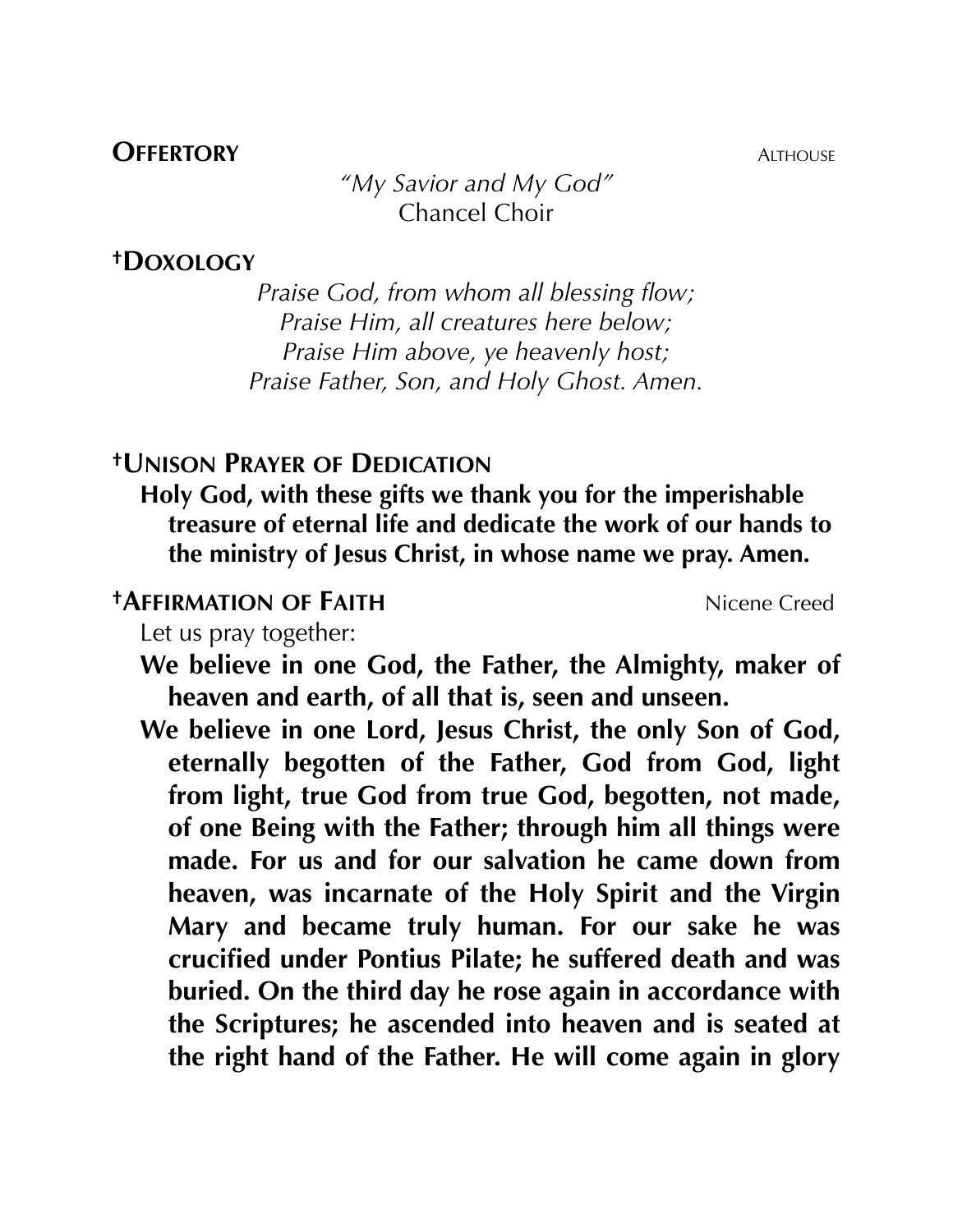**to judge the living and the dead, and his kingdom will have no end.**

- **We believe in the Holy Spirit, the Lord, the giver of life, who proceeds from the Father and the Son, who with the Father and the Son is worshipped and glorified, who has spoken through the prophets.**
- **We believe in one holy catholic and apostolic Church. We acknowledge one baptism for the forgiveness of sins. We look for the resurrection of the dead, and the life of the world to come. Amen.**

# **THE SACRAMENT OF THE LORD'S SUPPER**

# **INVITATION TO THE LORD'S SUPPER**

# **THE GREAT PRAYER OF THANKSGIVING**

Leader: The Lord be with you.

**People: And also with you.** 

Leader: Lift up your hearts.

**People: We lift them to the Lord.**

Leader: Let us give thanks to the Lord our God.

**People: It is right to give our thanks and praise.**

Leader: It is a right, good, and a joyful thing…

The Sanctus

Leader: And so, with your creatures on earth and all the heavenly chorus, we praise your name and join their unending hymn:

**People: Holy, holy, holy Lord, God of power and might, heaven and earth are full of your glory. Hosanna in the highest. Blessed is the one who comes in the name of the Lord. Hosanna in the highest.**

The Words of Institution

Leader: ... in remembrance of your mighty acts in Jesus Christ, we proclaim the mystery of faith: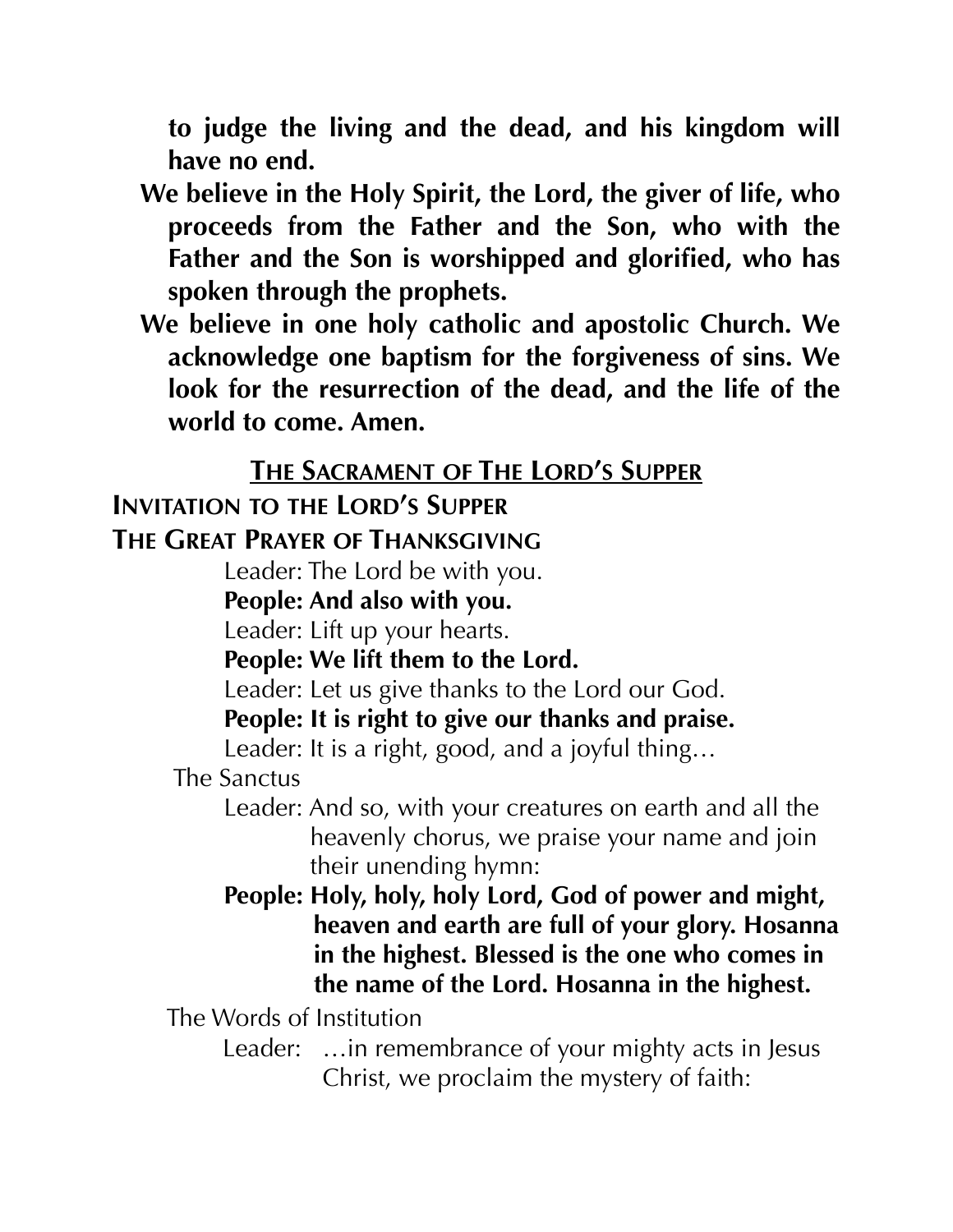**People: Christ has died, Christ is risen, Christ will come again.**

Prayers of the people and the Lord's Prayer

**PEOPLE: Our Father, who art in heaven, hallowed be thy name, thy kingdom come, thy will be done, on earth as it is in heaven. Give us this day our daily bread, and forgive us our debts as we forgive our debtors; and lead us not into temptation, but deliver us from evil. For thine is the kingdom, and the power, and the glory forever, Amen.**

**SHARING IN THE BREAD AND CUP**

**UNISON PRAYER AFTER COMMUNION**

**God of compassion, through your Son Jesus Christ you reconciled your people to yourself. Following his example of prayer and fasting, may we obey you with willing hearts and serve one another in holy love; through Jesus Christ our Lord. Amen.**

## **BEING SENT WITH GOD'S WORD**

## **†HYMN OF DEDICATION** #699

 *"Let Us Break Bread Together"* LET US BREAK BREAD

*Let us break bread together on our knees; let us break bread together on our knees.*

*Let us drink wine together on our knees; let us drink wine together on our knees.*

*Let us praise God together on our knees; let us praise God together on our knees.*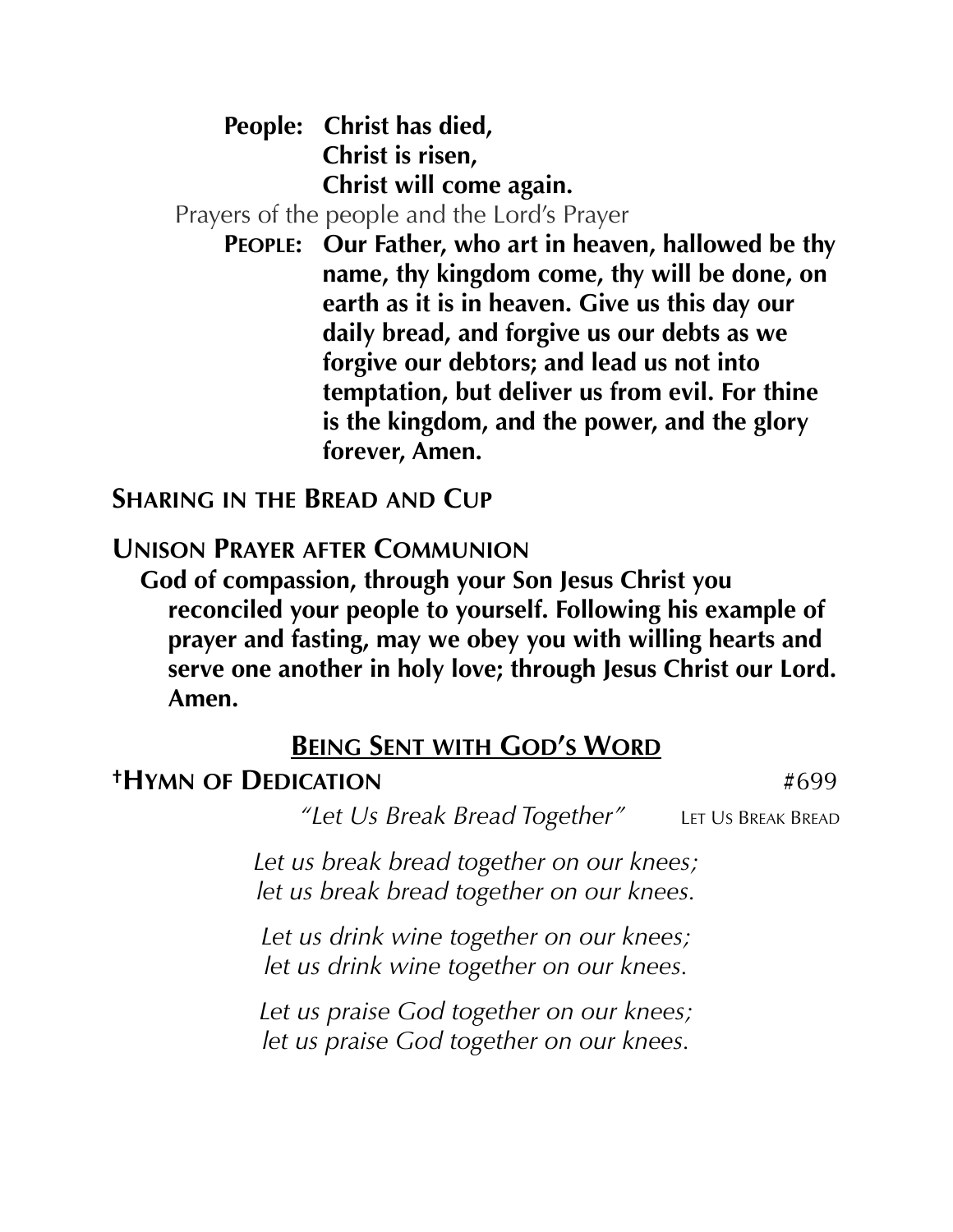**Refrain:** *When I fall on my knees, with my face to the rising sun, O Lord, have mercy on me.*



## **POSTLUDE** Wendy Tally

Liturgical texts used with permission from: Call to Worship — *Feasting on the Word Worship Companion, Year B, Volume 1*  (Westminster John Knox Press, 2014) "The Lenten Candles" by Paul Dyck. Produced by special arrangement with the Contemporary Drama Service, Colorado Springs, Colorado

MINISTERS All the People PASTOR **Rev.** Jamie Milton PARISH ASSOCIATE **Rev. Linda Williams** LITURGIST Melissa Woodward DIRECTOR OF YOUTH MINISTRY Brandi Higgins NURSERY SUPERVISOR Elaine Edwards CHOIR DIRECTOR **DAWN AUGUST 2006** Dawn Auger HANDBELL DIRECTOR Brandi Higgins ORGANIST Wendy Tally TREASURER Heidtman Heather Heidtman CUSTODIAN Harold Miller SECRETARY Judy Harrelson CCLI License #2328090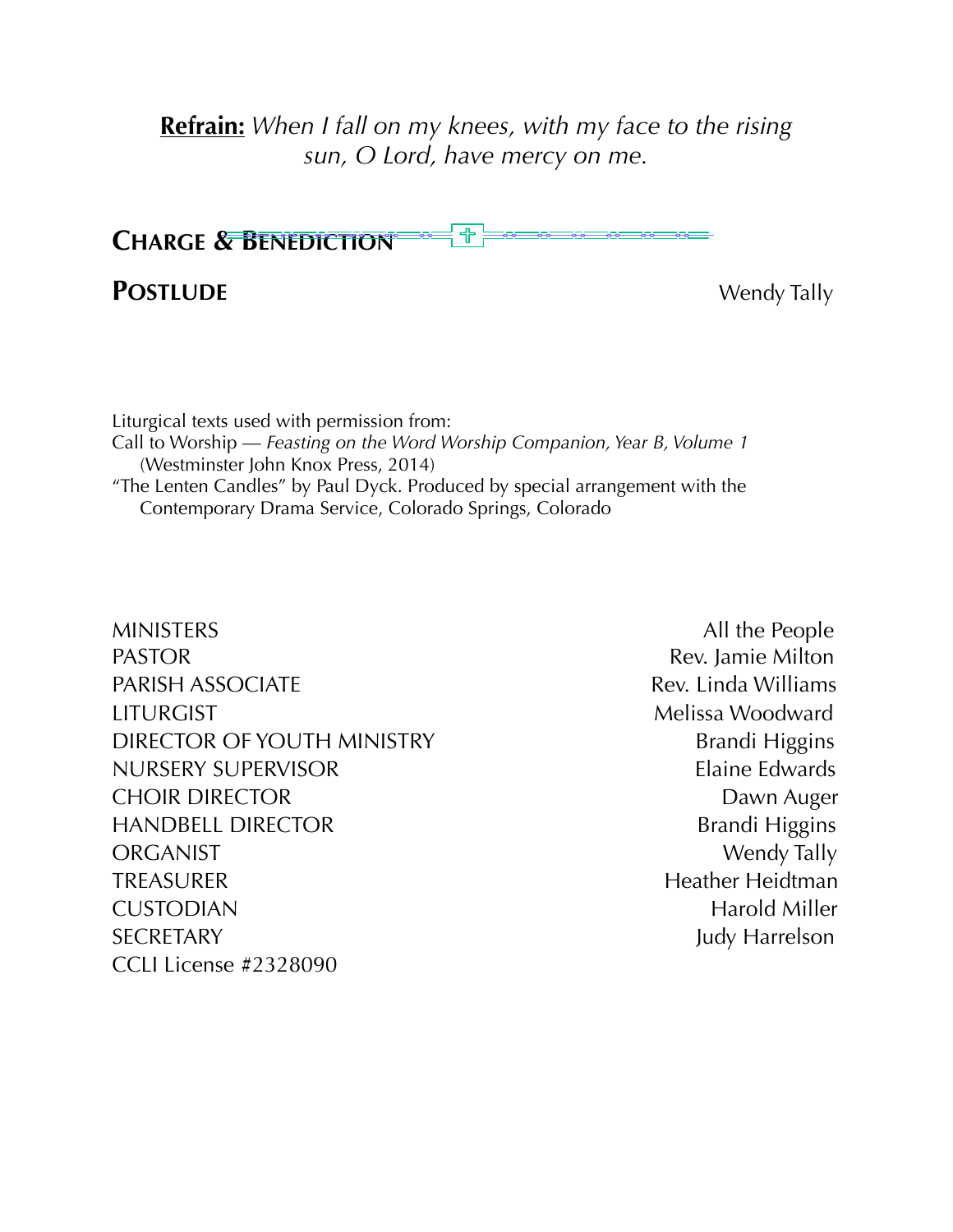**FLOWERS** today are given by Joy Thompson in celebration of the upcoming spring season. Welcome spring!

**NURSERY CARE** is available for infants and toddlers during the worship service. Our nursery is equipped with a paging system, and quality childcare is provided by Elaine Edwards who is infant and child CPR trained.

**HOCKEY FOR THE HOMELESS:** Rescue Ministries of Mid-Michigan is partnering with the Saginaw Spirit on Saturday, March 12 to raise much needed funds for the Samaritan Youth Shelter during the annual "Hockey for the Homeless." Westminster is a Spirit of Hope Sponsor, and therefore, we have 12 upper deck Spirit hockey game tickets to give away. The tickets are free, but they will be distributed first come, first serve. If you are interested, please contact the church office this week at 989-686-1360.

**WEEKLY SERVICE OF MORNING** 

**PRAYER:** This Lent we will practice "spiritual disciplines" that strengthen our walk with Jesus and with one another. To help cultivate our spiritual discipline of *prayer*, Pastor Jamie will hold a weekly service of morning prayer online during Lent. The next service will take place on Wednesday, March 9 at 9:00 a.m. The service will be streamed on the church's Facebook and YouTube pages. This brief (8-12 minute) service will help us start our Wednesdays together in prayer for one another, for our communities, and for the world. Online participants will be able to share their prayer concerns utilizing the comment box on Facebook.

**LUNCH & LEARN:** Being a life-long learner is the goal of many. If you Google the topic, you can find numerous definitions, articles, suggestions, and benefits. We all know that learning doesn't end once you graduate from high school, college, graduate school, or even graduate into retirement. On Tuesday, March 22 at 1:00 p.m., we will gather in Fellowship Hall to "LEARN." Hopefully by the end of April when we meet, we will again all feel comfortable meeting in Fellowship Hall over a bag lunch. But until then, we will continue LEARNing. Our speaker for this month's gathering will be Sarosh Anwar, a member of the Board of Trustees of the Islamic Center of Saginaw. Part of their mission statement as a faith community is: "Our aim is to promote peace amongst our interfaith community;" not any different in mission and vision than how we hope to "live in community" as Westminster Presbyterian Christians. What a wonderful opportunity we will have to listen, learn, and engage in meaningful discussion.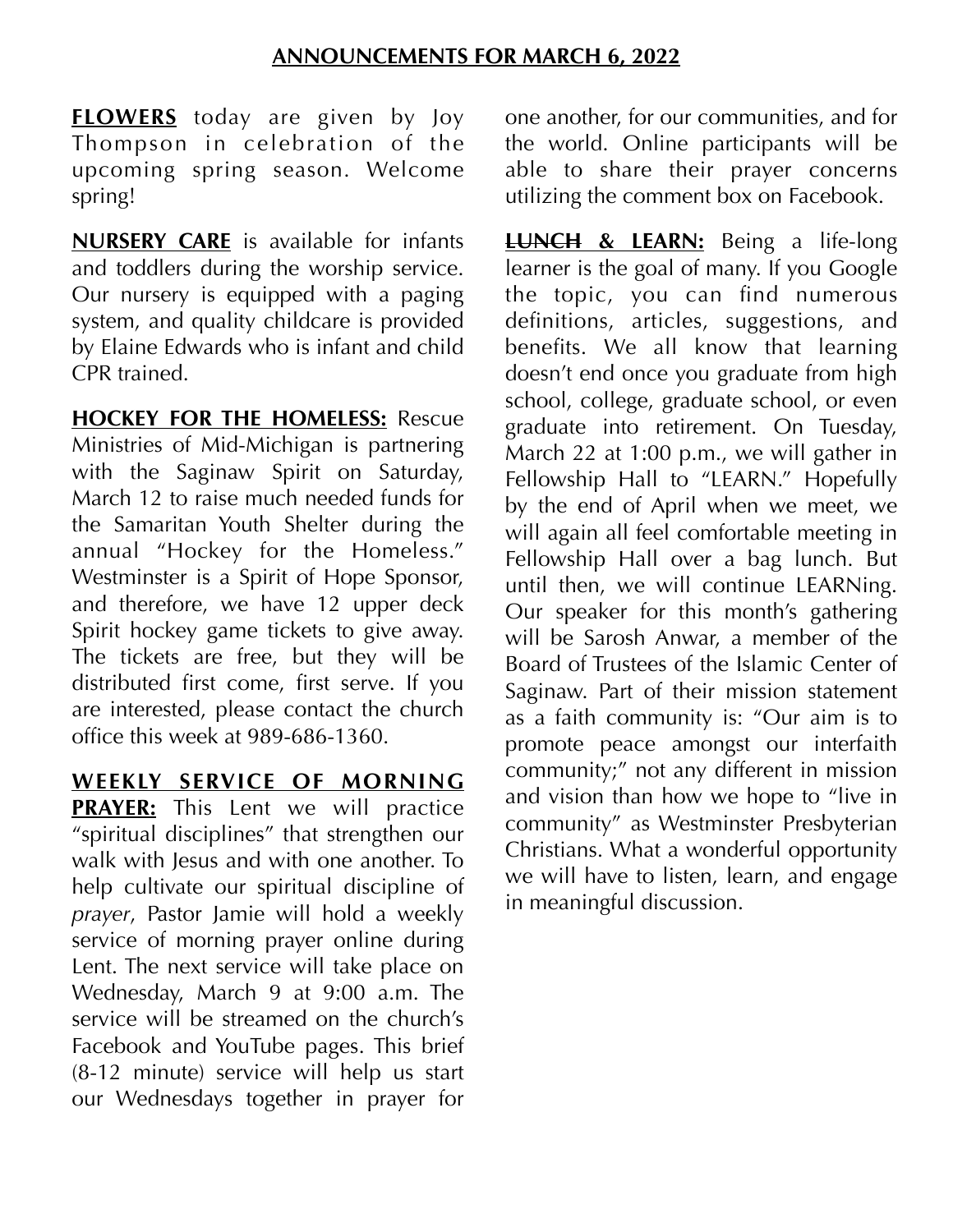**LYDIA CIRCLE** will meet in-person on the third Thursday of the month at 1:00 p.m. in the Session room. The next meeting is March 17. We are using the *Horizons* Bible Study, *What My Grandmothers Taught Me: Learning from the Women in Matthew's Genealogy of Jesus.*

**DEBORAH CIRCLE:** Ladies, you are invited! The Deborah Circle will meet via Zoom on Tuesday, March 29 at 7:00 p.m. Contact Karen Schoeppach at 989-684-1322 or kaysue@chartermi.net for Zoom information.

**THE WIRED WORD**, *"Where current events and faith intersect,"* takes place on Tuesdays at 10:00 a.m. via Zoom. News is inevitable — whether good or bad, but what better way to extract hope from this input than to juxtapose scriptures as tools to persevere and navigate our daily walk in Christian faith. Our weekly Wired Word gatherings allow us to reflect on the week's happenings with others who may not share our same thoughts and opinions, but are equally dedicated to thinking about and talking about how current events intersect with our faith questions and convictions. Any questions, or to receive study material and Zoom information, contact Rev. Linda at 686-1360 or **[parishassoc@wpcbc.org](mailto:parishassoc@wpcbc.org)**

**ADULT BIBLE STUDY:** When we respond to Jesus' summons to "Follow me" and we choose to follow, we are committing to a lifelong apprenticeship journey one in which we will continually be formed, reformed, and transformed. Discipleship is not a skill; it's a way of life. Bible Study classes are offered at two different times to accommodate various schedules. Join us on Sundays at 9:00 a.m. in the conference room or Wednesdays at 7:00 p.m. via Zoom. The same study materials will be used at both gatherings, and are available for pick-up in the church office. See Rev. Linda or Pastor Jamie with any questions.

**COMMUNITY BULLETIN BOARD:** If you are looking for grief support groups, health clinics, or volunteer opportunities that take place within our community, please check out the community bulletin board located in Fellowship Hall.

**NURSERY CARE** is available for infants and toddlers during the worship service. Our nursery is equipped with a paging system, and quality childcare is provided by Elaine Edwards who is infant and child CPR trained.

**JOIN US ON FACEBOOK:** Westminster Presbyterian Church - Bay City

**PER CAPITA:** Per capita for 2022 is \$29.00.